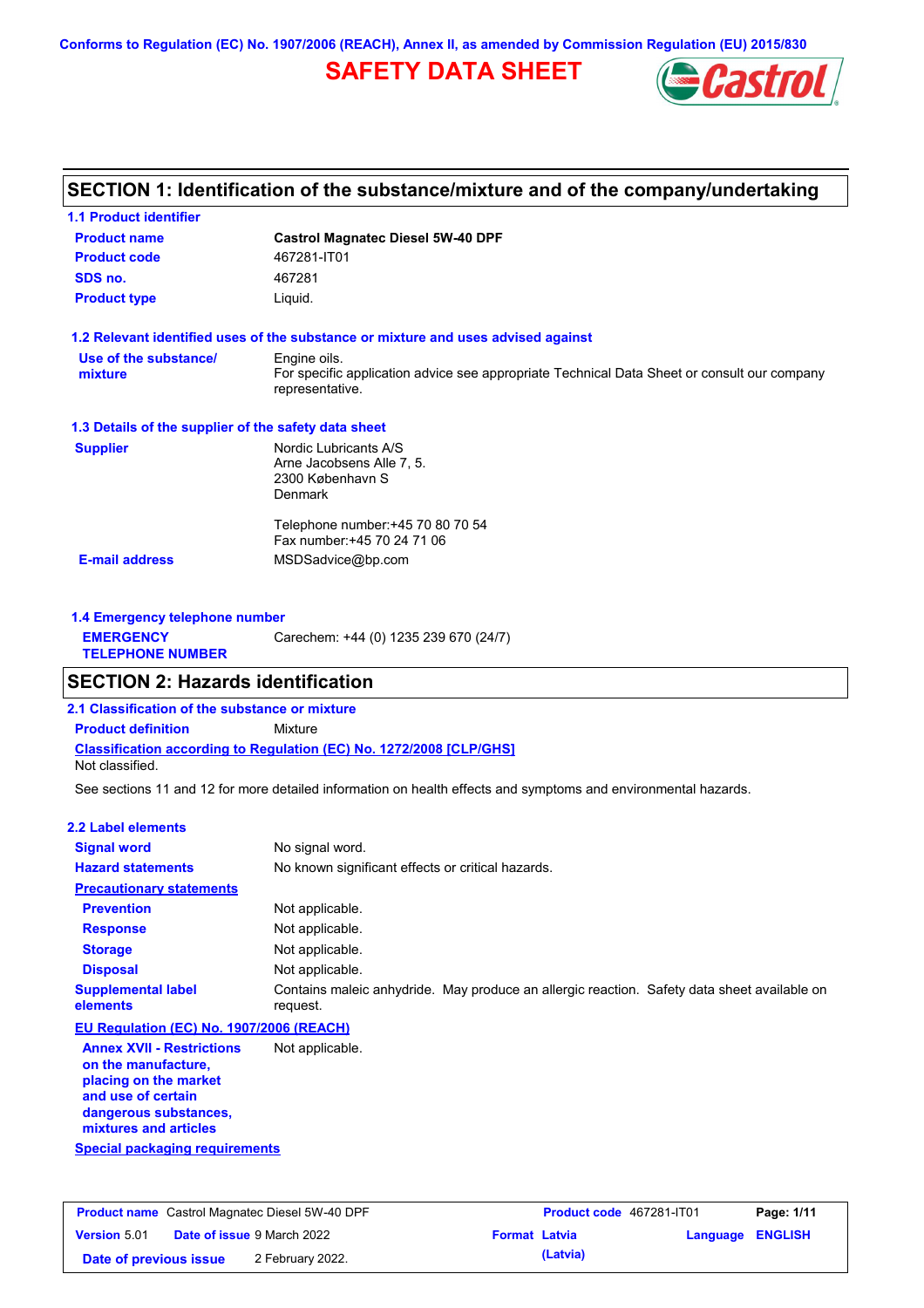# **SECTION 2: Hazards identification**

| <b>Containers to be fitted</b><br>with child-resistant<br>fastenings                                                     | Not applicable.                                                                                                                                                                                                          |  |
|--------------------------------------------------------------------------------------------------------------------------|--------------------------------------------------------------------------------------------------------------------------------------------------------------------------------------------------------------------------|--|
| <b>Tactile warning of danger</b>                                                                                         | Not applicable.                                                                                                                                                                                                          |  |
| 2.3 Other hazards                                                                                                        |                                                                                                                                                                                                                          |  |
| <b>Results of PBT and vPvB</b><br>assessment                                                                             | Product does not meet the criteria for PBT or vPvB according to Regulation (EC) No. 1907/2006,<br>Annex XIII.                                                                                                            |  |
| <b>Product meets the criteria</b><br>for PBT or vPvB according<br>to Regulation (EC) No.<br><b>1907/2006, Annex XIII</b> | This mixture does not contain any substances that are assessed to be a PBT or a vPvB.                                                                                                                                    |  |
| Other hazards which do<br>not result in classification                                                                   | Defatting to the skin.<br>USED ENGINE OILS<br>Used engine oil may contain hazardous components which have the potential to cause skin<br>cancer.<br>See Toxicological Information, section 11 of this Safety Data Sheet. |  |

### **SECTION 3: Composition/information on ingredients**

#### **3.2 Mixtures**

Mixture **Product definition**

| <b>Product/ingredient</b><br>name                              | <b>Identifiers</b>                                                                   | $\%$      | <b>Regulation (EC) No.</b><br>1272/2008 [CLP]                                                                                                                                    | <b>Type</b> |
|----------------------------------------------------------------|--------------------------------------------------------------------------------------|-----------|----------------------------------------------------------------------------------------------------------------------------------------------------------------------------------|-------------|
| Distillates (petroleum), hydrotreated<br>heavy paraffinic      | REACH #: 01-2119484627-25<br>EC: 265-157-1<br>CAS: 64742-54-7<br>Index: 649-467-00-8 | ≥50 - ≤75 | Not classified.                                                                                                                                                                  | $[2]$       |
| Distillates (petroleum), hydrotreated<br>heavy paraffinic      | REACH #: 01-2119484627-25<br>EC: 265-157-1<br>CAS: 64742-54-7<br>Index: 649-467-00-8 | ≥25 - ≤50 | Asp. Tox. 1, H304                                                                                                                                                                | [1] [2]     |
| Benzene, ethenyl-, polymer with<br>1,3-butadiene, hydrogenated | CAS: 66070-58-4                                                                      | ≤3        | Aquatic Chronic 4, H413                                                                                                                                                          | $[1]$       |
| maleic anhydride                                               | REACH #: 01-2119472428-31<br>EC: 203-571-6<br>CAS: 108-31-6<br>Index: 607-096-00-9   | < 0.001   | Acute Tox. 4, H302<br>Skin Corr. 1B, H314<br>Eye Dam. 1, H318<br>Resp. Sens. 1, H334<br>Skin Sens. 1A, H317<br>STOT RE 1, H372<br>(respiratory system)<br>(inhalation)<br>EUH071 | [1] [2]     |

**See Section 16 for the full text of the H statements declared above.**

### **Type**

[1] Substance classified with a health or environmental hazard

[2] Substance with a workplace exposure limit

[3] Substance meets the criteria for PBT according to Regulation (EC) No. 1907/2006, Annex XIII

[4] Substance meets the criteria for vPvB according to Regulation (EC) No. 1907/2006, Annex XIII

[5] Substance of equivalent concern

[6] Additional disclosure due to company policy

Occupational exposure limits, if available, are listed in Section 8.

### **SECTION 4: First aid measures**

## **4.1 Description of first aid measures**

| Eye contact            | contact lenses. Get medical attention.                | In case of contact, immediately flush eyes with plenty of water for at least 15 minutes. Eyelids<br>should be held away from the eyeball to ensure thorough rinsing. Check for and remove any |          |                |
|------------------------|-------------------------------------------------------|-----------------------------------------------------------------------------------------------------------------------------------------------------------------------------------------------|----------|----------------|
| <b>Skin contact</b>    | reuse. Get medical attention if irritation develops.  | Wash skin thoroughly with soap and water or use recognised skin cleanser. Remove<br>contaminated clothing and shoes. Wash clothing before reuse. Clean shoes thoroughly before                |          |                |
|                        | <b>Product name</b> Castrol Magnatec Diesel 5W-40 DPF | Product code 467281-IT01                                                                                                                                                                      |          | Page: 2/11     |
| <b>Version 5.01</b>    | Date of issue 9 March 2022                            | <b>Format Latvia</b>                                                                                                                                                                          | Language | <b>ENGLISH</b> |
| Date of previous issue | 2 February 2022.                                      | (Latvia)                                                                                                                                                                                      |          |                |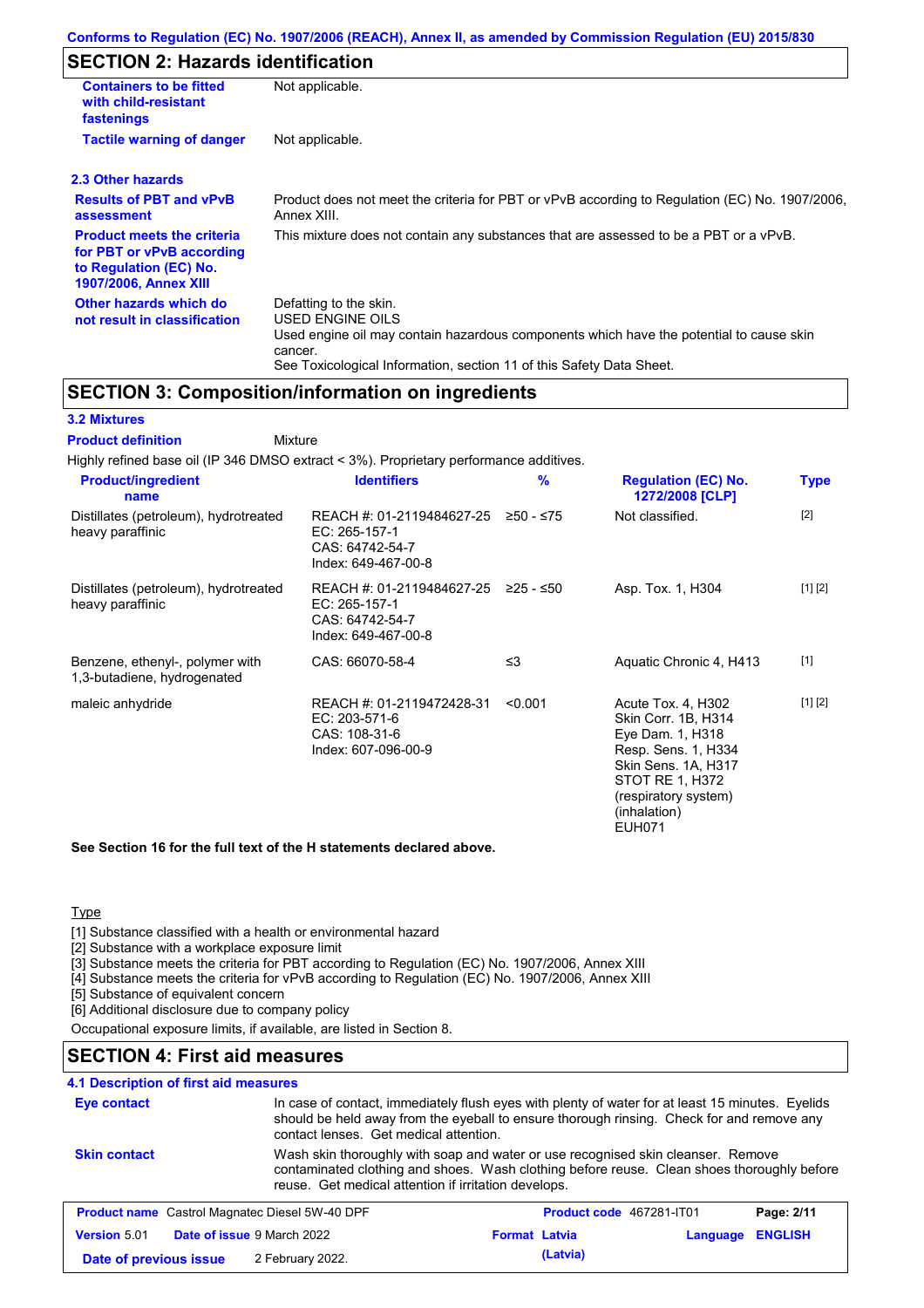### **Conforms to Regulation (EC) No. 1907/2006 (REACH), Annex II, as amended by Commission Regulation (EU) 2015/830**

# **SECTION 4: First aid measures**

| <b>Inhalation</b>                 | If inhaled, remove to fresh air. In case of inhalation of decomposition products in a fire,<br>symptoms may be delayed. The exposed person may need to be kept under medical<br>surveillance for 48 hours. Get medical attention if symptoms occur. |
|-----------------------------------|-----------------------------------------------------------------------------------------------------------------------------------------------------------------------------------------------------------------------------------------------------|
| Ingestion                         | Do not induce vomiting unless directed to do so by medical personnel. Get medical attention if<br>symptoms occur.                                                                                                                                   |
| <b>Protection of first-aiders</b> | No action shall be taken involving any personal risk or without suitable training.                                                                                                                                                                  |

### **4.2 Most important symptoms and effects, both acute and delayed**

See Section 11 for more detailed information on health effects and symptoms.

| <b>Potential acute health effects</b> |                                                                                                                     |
|---------------------------------------|---------------------------------------------------------------------------------------------------------------------|
| <b>Inhalation</b>                     | Exposure to decomposition products may cause a health hazard. Serious effects may be<br>delayed following exposure. |
| <b>Ingestion</b>                      | No known significant effects or critical hazards.                                                                   |
| <b>Skin contact</b>                   | Defatting to the skin. May cause skin dryness and irritation.                                                       |
| Eye contact                           | No known significant effects or critical hazards.                                                                   |
|                                       | Delayed and immediate effects as well as chronic effects from short and long-term exposure                          |
| <b>Inhalation</b>                     | Overexposure to the inhalation of airborne droplets or aerosols may cause irritation of the<br>respiratory tract.   |
| <b>Ingestion</b>                      | Ingestion of large quantities may cause nausea and diarrhoea.                                                       |
| <b>Skin contact</b>                   | Prolonged or repeated contact can defat the skin and lead to irritation and/or dermatitis.                          |
| Eye contact                           | Potential risk of transient stinging or redness if accidental eye contact occurs.                                   |
|                                       |                                                                                                                     |

### **4.3 Indication of any immediate medical attention and special treatment needed**

| <b>Notes to physician</b> | Treatment should in general be symptomatic and directed to relieving any effects.   |
|---------------------------|-------------------------------------------------------------------------------------|
|                           | In case of inhalation of decomposition products in a fire, symptoms may be delayed. |
|                           | The exposed person may need to be kept under medical surveillance for 48 hours.     |

# **SECTION 5: Firefighting measures**

| 5.1 Extinguishing media                                                                                                                                    |                                                                                                                                                                                                                                                                                                                                                                   |
|------------------------------------------------------------------------------------------------------------------------------------------------------------|-------------------------------------------------------------------------------------------------------------------------------------------------------------------------------------------------------------------------------------------------------------------------------------------------------------------------------------------------------------------|
| <b>Suitable extinguishing</b><br>media                                                                                                                     | In case of fire, use foam, dry chemical or carbon dioxide extinguisher or spray.                                                                                                                                                                                                                                                                                  |
| <b>Unsuitable extinguishing</b><br>Do not use water jet. The use of a water jet may cause the fire to spread by splashing the<br>burning product.<br>media |                                                                                                                                                                                                                                                                                                                                                                   |
| 5.2 Special hazards arising from the substance or mixture                                                                                                  |                                                                                                                                                                                                                                                                                                                                                                   |
| <b>Hazards from the</b><br>substance or mixture                                                                                                            | In a fire or if heated, a pressure increase will occur and the container may burst.                                                                                                                                                                                                                                                                               |
| <b>Hazardous combustion</b><br>products                                                                                                                    | Combustion products may include the following:<br>carbon oxides $(CO, CO2)$ (carbon monoxide, carbon dioxide)<br>nitrogen oxides ( $NO$ , $NO2$ etc.)                                                                                                                                                                                                             |
| <b>5.3 Advice for firefighters</b>                                                                                                                         |                                                                                                                                                                                                                                                                                                                                                                   |
| <b>Special precautions for</b><br>fire-fighters                                                                                                            | No action shall be taken involving any personal risk or without suitable training. Promptly<br>isolate the scene by removing all persons from the vicinity of the incident if there is a fire.                                                                                                                                                                    |
| <b>Special protective</b><br>equipment for fire-fighters                                                                                                   | Fire-fighters should wear appropriate protective equipment and self-contained breathing<br>apparatus (SCBA) with a full face-piece operated in positive pressure mode. Clothing for fire-<br>fighters (including helmets, protective boots and gloves) conforming to European standard EN<br>469 will provide a basic level of protection for chemical incidents. |

## **SECTION 6: Accidental release measures**

|                                | 6.1 Personal precautions, protective equipment and emergency procedures                                                                                                                                                                                                                                                             |
|--------------------------------|-------------------------------------------------------------------------------------------------------------------------------------------------------------------------------------------------------------------------------------------------------------------------------------------------------------------------------------|
| For non-emergency<br>personnel | No action shall be taken involving any personal risk or without suitable training. Evacuate<br>surrounding areas. Keep unnecessary and unprotected personnel from entering. Do not touch<br>or walk through spilt material. Floors may be slippery; use care to avoid falling. Put on<br>appropriate personal protective equipment. |
| For emergency responders       | If specialised clothing is required to deal with the spillage, take note of any information in<br>Section 8 on suitable and unsuitable materials. See also the information in "For non-<br>emergency personnel".                                                                                                                    |

|                        | <b>Product name</b> Castrol Magnatec Diesel 5W-40 DPF |                      | <b>Product code</b> 467281-IT01 |                  | Page: 3/11 |
|------------------------|-------------------------------------------------------|----------------------|---------------------------------|------------------|------------|
| <b>Version 5.01</b>    | <b>Date of issue 9 March 2022</b>                     | <b>Format Latvia</b> |                                 | Language ENGLISH |            |
| Date of previous issue | 2 February 2022.                                      |                      | (Latvia)                        |                  |            |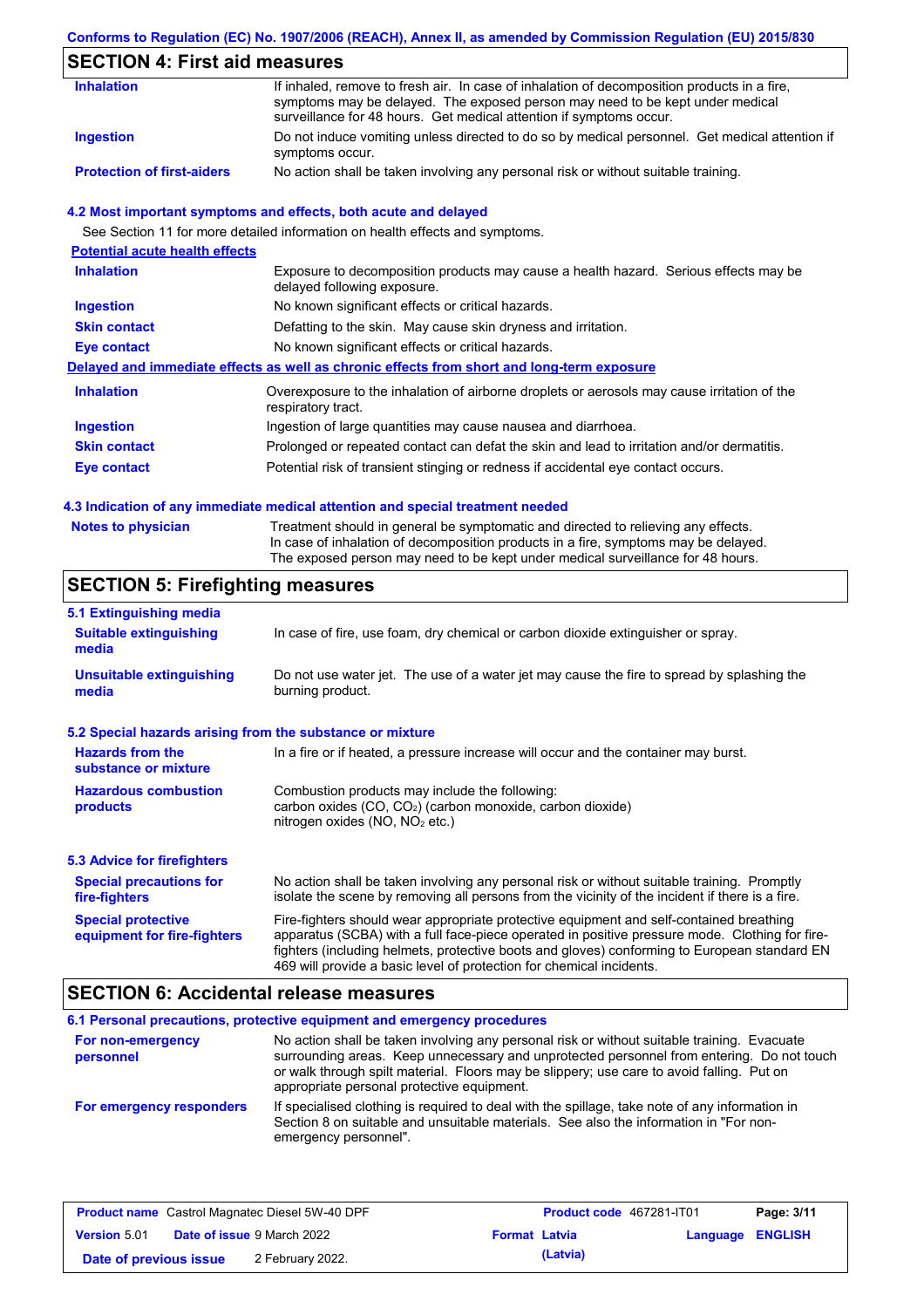# **SECTION 6: Accidental release measures**

| <b>6.2 Environmental</b><br><b>precautions</b> | Avoid dispersal of spilt material and runoff and contact with soil, waterways, drains and sewers.<br>Inform the relevant authorities if the product has caused environmental pollution (sewers,<br>waterways, soil or air).                                                                                                                                                                    |
|------------------------------------------------|------------------------------------------------------------------------------------------------------------------------------------------------------------------------------------------------------------------------------------------------------------------------------------------------------------------------------------------------------------------------------------------------|
|                                                | 6.3 Methods and material for containment and cleaning up                                                                                                                                                                                                                                                                                                                                       |
| <b>Small spill</b>                             | Stop leak if without risk. Move containers from spill area. Absorb with an inert material and<br>place in an appropriate waste disposal container. Dispose of via a licensed waste disposal<br>contractor.                                                                                                                                                                                     |
| <b>Large spill</b>                             | Stop leak if without risk. Move containers from spill area. Prevent entry into sewers, water<br>courses, basements or confined areas. Contain and collect spillage with non-combustible,<br>absorbent material e.g. sand, earth, vermiculite or diatomaceous earth and place in container<br>for disposal according to local regulations. Dispose of via a licensed waste disposal contractor. |
| 6.4 Reference to other<br><b>sections</b>      | See Section 1 for emergency contact information.<br>See Section 5 for firefighting measures.<br>See Section 8 for information on appropriate personal protective equipment.<br>See Section 12 for environmental precautions.<br>See Section 13 for additional waste treatment information.                                                                                                     |

## **SECTION 7: Handling and storage**

| 7.1 Precautions for safe handling                                             |                                                                                                                                                                                                                                                                                                                                                                                                                                                                                          |
|-------------------------------------------------------------------------------|------------------------------------------------------------------------------------------------------------------------------------------------------------------------------------------------------------------------------------------------------------------------------------------------------------------------------------------------------------------------------------------------------------------------------------------------------------------------------------------|
| <b>Protective measures</b>                                                    | Put on appropriate personal protective equipment.                                                                                                                                                                                                                                                                                                                                                                                                                                        |
| <b>Advice on general</b><br>occupational hygiene                              | Eating, drinking and smoking should be prohibited in areas where this material is handled,<br>stored and processed. Wash thoroughly after handling. Remove contaminated clothing and<br>protective equipment before entering eating areas. See also Section 8 for additional<br>information on hygiene measures.                                                                                                                                                                         |
| 7.2 Conditions for safe<br>storage, including any<br><i>incompatibilities</i> | Store in accordance with local requlations. Store in a dry, cool and well-ventilated area, away<br>from incompatible materials (see Section 10). Keep away from heat and direct sunlight. Keep<br>container tightly closed and sealed until ready for use. Containers that have been opened must<br>be carefully resealed and kept upright to prevent leakage. Store and use only in equipment/<br>containers designed for use with this product. Do not store in unlabelled containers. |
| <b>Not suitable</b>                                                           | Prolonged exposure to elevated temperature.                                                                                                                                                                                                                                                                                                                                                                                                                                              |
| 7.3 Specific end use(s)                                                       |                                                                                                                                                                                                                                                                                                                                                                                                                                                                                          |

**Recommendations**

See section 1.2 and Exposure scenarios in annex, if applicable.

## **SECTION 8: Exposure controls/personal protection**

### **8.1 Control parameters**

| <b>Occupational exposure limits</b>                    |                                                                                                                                                                                                                                                                                                                                                                                                                                                                                                                                                                                                                                                                                                                                                                                                                                                                                                                                                                                                                            |
|--------------------------------------------------------|----------------------------------------------------------------------------------------------------------------------------------------------------------------------------------------------------------------------------------------------------------------------------------------------------------------------------------------------------------------------------------------------------------------------------------------------------------------------------------------------------------------------------------------------------------------------------------------------------------------------------------------------------------------------------------------------------------------------------------------------------------------------------------------------------------------------------------------------------------------------------------------------------------------------------------------------------------------------------------------------------------------------------|
| <b>Product/ingredient name</b>                         | <b>Exposure limit values</b>                                                                                                                                                                                                                                                                                                                                                                                                                                                                                                                                                                                                                                                                                                                                                                                                                                                                                                                                                                                               |
| Distillates (petroleum), hydrotreated heavy paraffinic | Ministers Cabinet Regulations Nr.325 - AER (Latvia).<br>TWA: 5 mg/m <sup>3</sup> 8 hours. Issued/Revised: 5/2007                                                                                                                                                                                                                                                                                                                                                                                                                                                                                                                                                                                                                                                                                                                                                                                                                                                                                                           |
| Distillates (petroleum), hydrotreated heavy paraffinic | Ministers Cabinet Regulations Nr.325 - AER (Latvia).<br>TWA: 5 mg/m <sup>3</sup> 8 hours. Issued/Revised: 5/2007                                                                                                                                                                                                                                                                                                                                                                                                                                                                                                                                                                                                                                                                                                                                                                                                                                                                                                           |
| maleic anhydride                                       | Ministers Cabinet Regulations Nr.325 - AER (Latvia).<br>TWA: 1 mg/m <sup>3</sup> 8 hours. Issued/Revised: 11/2004                                                                                                                                                                                                                                                                                                                                                                                                                                                                                                                                                                                                                                                                                                                                                                                                                                                                                                          |
| guidance only.                                         | Whilst specific OELs for certain components may be shown in this section, other components may be present in any mist,<br>vapour or dust produced. Therefore, the specific OELs may not be applicable to the product as a whole and are provided for                                                                                                                                                                                                                                                                                                                                                                                                                                                                                                                                                                                                                                                                                                                                                                       |
| <b>Recommended monitoring</b><br>procedures            | If this product contains ingredients with exposure limits, personal, workplace atmosphere or<br>biological monitoring may be required to determine the effectiveness of the ventilation or other<br>control measures and/or the necessity to use respiratory protective equipment. Reference<br>should be made to monitoring standards, such as the following: European Standard EN 689<br>(Workplace atmospheres - Guidance for the assessment of exposure by inhalation to chemical<br>agents for comparison with limit values and measurement strategy) European Standard EN<br>14042 (Workplace atmospheres - Guide for the application and use of procedures for the<br>assessment of exposure to chemical and biological agents) European Standard EN 482<br>(Workplace atmospheres - General requirements for the performance of procedures for the<br>measurement of chemical agents) Reference to national guidance documents for methods for<br>the determination of hazardous substances will also be required. |
| <b>Derived No Effect Level</b>                         |                                                                                                                                                                                                                                                                                                                                                                                                                                                                                                                                                                                                                                                                                                                                                                                                                                                                                                                                                                                                                            |
| No DNELs/DMELs available.                              |                                                                                                                                                                                                                                                                                                                                                                                                                                                                                                                                                                                                                                                                                                                                                                                                                                                                                                                                                                                                                            |

|                        | <b>Product name</b> Castrol Magnatec Diesel 5W-40 DPF |                      | Product code 467281-IT01 |                         | Page: 4/11 |
|------------------------|-------------------------------------------------------|----------------------|--------------------------|-------------------------|------------|
| Version 5.01           | <b>Date of issue 9 March 2022</b>                     | <b>Format Latvia</b> |                          | <b>Language ENGLISH</b> |            |
| Date of previous issue | 2 February 2022.                                      |                      | (Latvia)                 |                         |            |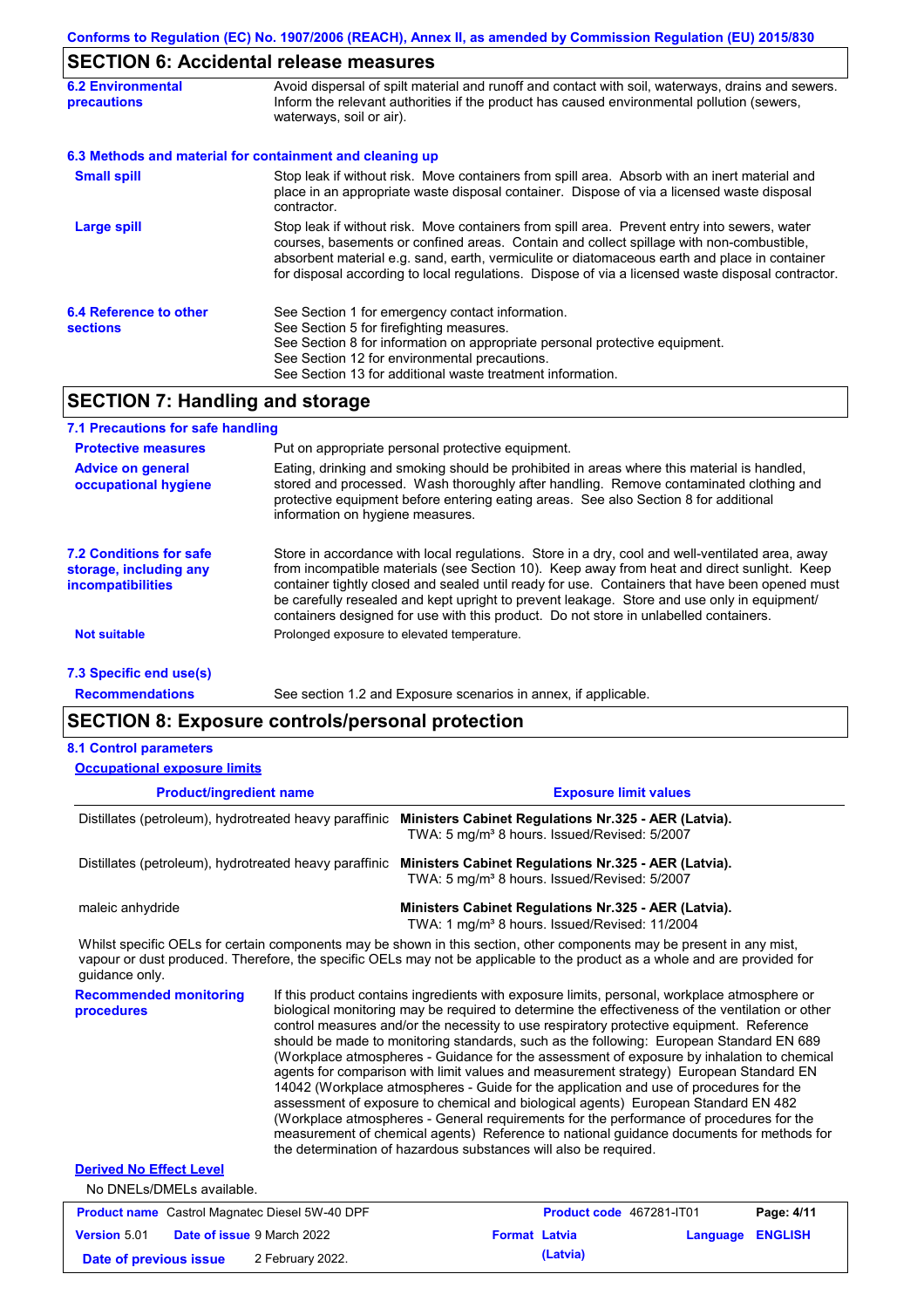# **SECTION 8: Exposure controls/personal protection**

### **Predicted No Effect Concentration**

No PNECs available

**Version** 5.01

| <b>8.2 Exposure controls</b>                          |                                                                                                                        |                                                                                                                                                                                                                                                                                                                                                                                                                                                                                                                                                                                                                                                                                                                                                                                                                                                                               |            |
|-------------------------------------------------------|------------------------------------------------------------------------------------------------------------------------|-------------------------------------------------------------------------------------------------------------------------------------------------------------------------------------------------------------------------------------------------------------------------------------------------------------------------------------------------------------------------------------------------------------------------------------------------------------------------------------------------------------------------------------------------------------------------------------------------------------------------------------------------------------------------------------------------------------------------------------------------------------------------------------------------------------------------------------------------------------------------------|------------|
| <b>Appropriate engineering</b><br>controls            | concentrations below their respective occupational exposure limits.<br>kept in good condition and properly maintained. | Provide exhaust ventilation or other engineering controls to keep the relevant airborne<br>All activities involving chemicals should be assessed for their risks to health, to ensure<br>exposures are adequately controlled. Personal protective equipment should only be considered<br>after other forms of control measures (e.g. engineering controls) have been suitably evaluated.<br>Personal protective equipment should conform to appropriate standards, be suitable for use, be<br>Your supplier of personal protective equipment should be consulted for advice on selection and<br>appropriate standards. For further information contact your national organisation for standards.<br>The final choice of protective equipment will depend upon a risk assessment. It is important to<br>ensure that all items of personal protective equipment are compatible. |            |
| <b>Individual protection measures</b>                 |                                                                                                                        |                                                                                                                                                                                                                                                                                                                                                                                                                                                                                                                                                                                                                                                                                                                                                                                                                                                                               |            |
| <b>Hygiene measures</b>                               | stations and safety showers are close to the workstation location.                                                     | Wash hands, forearms and face thoroughly after handling chemical products, before eating,<br>smoking and using the lavatory and at the end of the working period. Ensure that eyewash                                                                                                                                                                                                                                                                                                                                                                                                                                                                                                                                                                                                                                                                                         |            |
| <b>Respiratory protection</b>                         | of the working conditions.                                                                                             | In case of insufficient ventilation, wear suitable respiratory equipment.<br>The correct choice of respiratory protection depends upon the chemicals being handled, the<br>conditions of work and use, and the condition of the respiratory equipment. Safety procedures<br>should be developed for each intended application. Respiratory protection equipment should<br>therefore be chosen in consultation with the supplier/manufacturer and with a full assessment                                                                                                                                                                                                                                                                                                                                                                                                       |            |
| <b>Eye/face protection</b>                            | Safety glasses with side shields.                                                                                      |                                                                                                                                                                                                                                                                                                                                                                                                                                                                                                                                                                                                                                                                                                                                                                                                                                                                               |            |
| <b>Skin protection</b>                                |                                                                                                                        |                                                                                                                                                                                                                                                                                                                                                                                                                                                                                                                                                                                                                                                                                                                                                                                                                                                                               |            |
| <b>Hand protection</b>                                | <b>General Information:</b>                                                                                            |                                                                                                                                                                                                                                                                                                                                                                                                                                                                                                                                                                                                                                                                                                                                                                                                                                                                               |            |
|                                                       |                                                                                                                        | Because specific work environments and material handling practices vary, safety procedures<br>should be developed for each intended application. The correct choice of protective gloves<br>depends upon the chemicals being handled, and the conditions of work and use. Most gloves<br>provide protection for only a limited time before they must be discarded and replaced (even the<br>best chemically resistant gloves will break down after repeated chemical exposures).                                                                                                                                                                                                                                                                                                                                                                                              |            |
|                                                       | a full assessment of the working conditions.                                                                           | Gloves should be chosen in consultation with the supplier / manufacturer and taking account of                                                                                                                                                                                                                                                                                                                                                                                                                                                                                                                                                                                                                                                                                                                                                                                |            |
|                                                       | Recommended: Nitrile gloves.<br><b>Breakthrough time:</b>                                                              |                                                                                                                                                                                                                                                                                                                                                                                                                                                                                                                                                                                                                                                                                                                                                                                                                                                                               |            |
|                                                       | Our recommendations on the selection of gloves are as follows:                                                         | Breakthrough time data are generated by glove manufacturers under laboratory test conditions<br>and represent how long a glove can be expected to provide effective permeation resistance. It<br>is important when following breakthrough time recommendations that actual workplace<br>conditions are taken into account. Always consult with your glove supplier for up-to-date<br>technical information on breakthrough times for the recommended glove type.                                                                                                                                                                                                                                                                                                                                                                                                              |            |
|                                                       | Continuous contact:                                                                                                    |                                                                                                                                                                                                                                                                                                                                                                                                                                                                                                                                                                                                                                                                                                                                                                                                                                                                               |            |
|                                                       | can be obtained.<br>replacement regimes are determined and adhered to.                                                 | Gloves with a minimum breakthrough time of 240 minutes, or >480 minutes if suitable gloves<br>If suitable gloves are not available to offer that level of protection, gloves with shorter<br>breakthrough times may be acceptable as long as appropriate glove maintenance and                                                                                                                                                                                                                                                                                                                                                                                                                                                                                                                                                                                                |            |
|                                                       | Short-term / splash protection:                                                                                        |                                                                                                                                                                                                                                                                                                                                                                                                                                                                                                                                                                                                                                                                                                                                                                                                                                                                               |            |
|                                                       | Recommended breakthrough times as above.<br>be determined and rigorously followed.                                     | It is recognised that for short-term, transient exposures, gloves with shorter breakthrough times<br>may commonly be used. Therefore, appropriate maintenance and replacement regimes must                                                                                                                                                                                                                                                                                                                                                                                                                                                                                                                                                                                                                                                                                    |            |
|                                                       | <b>Glove Thickness:</b>                                                                                                |                                                                                                                                                                                                                                                                                                                                                                                                                                                                                                                                                                                                                                                                                                                                                                                                                                                                               |            |
|                                                       |                                                                                                                        | For general applications, we recommend gloves with a thickness typically greater than 0.35 mm.                                                                                                                                                                                                                                                                                                                                                                                                                                                                                                                                                                                                                                                                                                                                                                                |            |
|                                                       |                                                                                                                        | It should be emphasised that glove thickness is not necessarily a good predictor of glove                                                                                                                                                                                                                                                                                                                                                                                                                                                                                                                                                                                                                                                                                                                                                                                     |            |
| <b>Product name</b> Castrol Magnatec Diesel 5W-40 DPF |                                                                                                                        | Product code 467281-IT01                                                                                                                                                                                                                                                                                                                                                                                                                                                                                                                                                                                                                                                                                                                                                                                                                                                      | Page: 5/11 |

**Date of issue** 9 March 2022 **Format Latvia Language ENGLISH**

**Date of previous issue (Latvia)** 2 February 2022.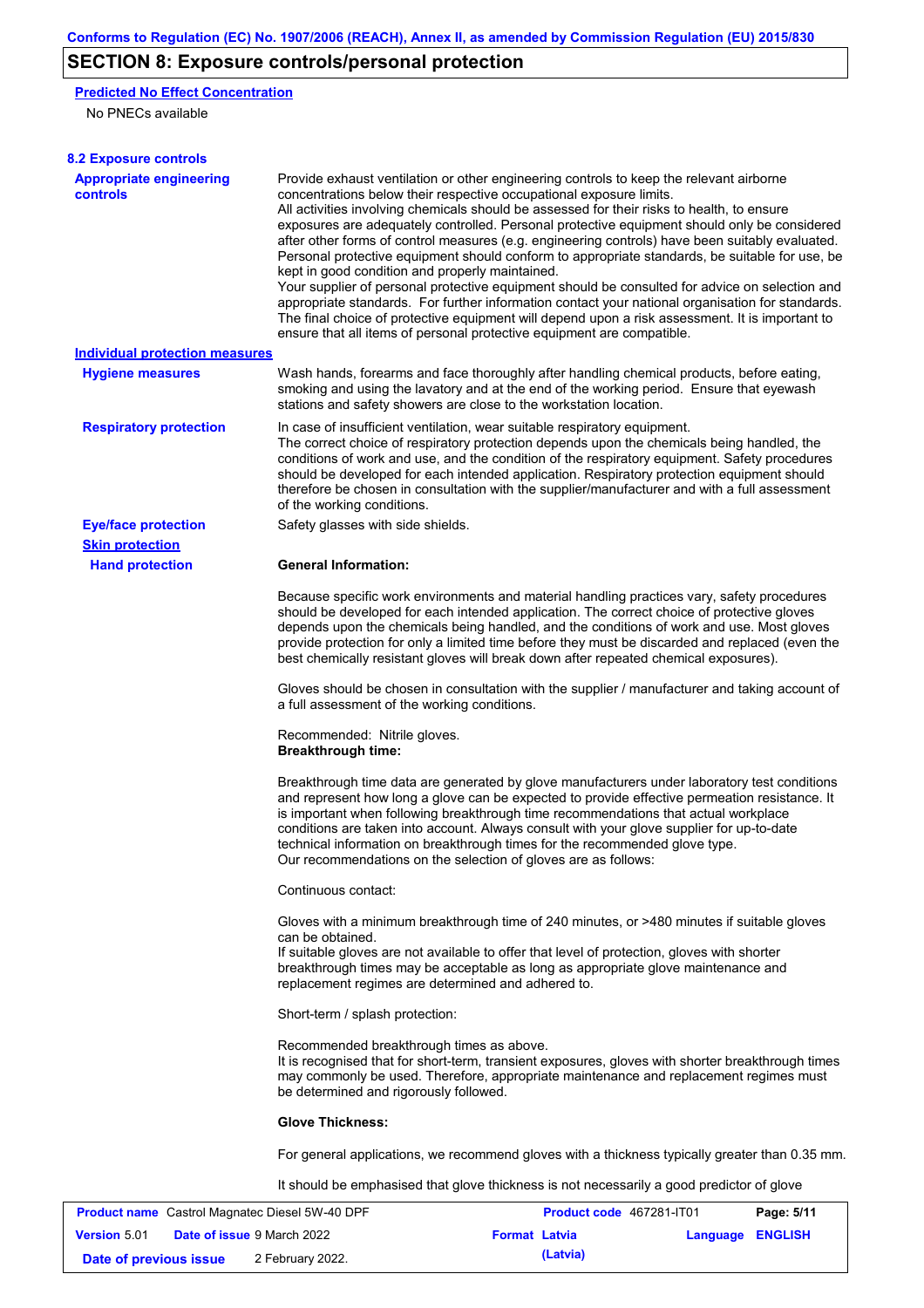# **SECTION 8: Exposure controls/personal protection**

|                                           | resistance to a specific chemical, as the permeation efficiency of the glove will be dependent<br>on the exact composition of the glove material. Therefore, glove selection should also be based<br>on consideration of the task requirements and knowledge of breakthrough times.<br>Glove thickness may also vary depending on the glove manufacturer, the glove type and the<br>glove model. Therefore, the manufacturers' technical data should always be taken into account<br>to ensure selection of the most appropriate glove for the task.                                                                                                                                  |
|-------------------------------------------|---------------------------------------------------------------------------------------------------------------------------------------------------------------------------------------------------------------------------------------------------------------------------------------------------------------------------------------------------------------------------------------------------------------------------------------------------------------------------------------------------------------------------------------------------------------------------------------------------------------------------------------------------------------------------------------|
|                                           | Note: Depending on the activity being conducted, gloves of varying thickness may be required<br>for specific tasks. For example:                                                                                                                                                                                                                                                                                                                                                                                                                                                                                                                                                      |
|                                           | • Thinner gloves (down to 0.1 mm or less) may be required where a high degree of manual<br>dexterity is needed. However, these gloves are only likely to give short duration protection and<br>would normally be just for single use applications, then disposed of.                                                                                                                                                                                                                                                                                                                                                                                                                  |
|                                           | • Thicker gloves (up to 3 mm or more) may be required where there is a mechanical (as well<br>as a chemical) risk i.e. where there is abrasion or puncture potential.                                                                                                                                                                                                                                                                                                                                                                                                                                                                                                                 |
| <b>Skin and body</b>                      | Use of protective clothing is good industrial practice.<br>Personal protective equipment for the body should be selected based on the task being<br>performed and the risks involved and should be approved by a specialist before handling this<br>product.<br>Cotton or polyester/cotton overalls will only provide protection against light superficial<br>contamination that will not soak through to the skin. Overalls should be laundered on a regular<br>basis. When the risk of skin exposure is high (e.g. when cleaning up spillages or if there is a<br>risk of splashing) then chemical resistant aprons and/or impervious chemical suits and boots<br>will be required. |
| <b>Refer to standards:</b>                | Respiratory protection: EN 529<br>Gloves: EN 420, EN 374<br>Eye protection: EN 166<br>Filtering half-mask: EN 149<br>Filtering half-mask with valve: EN 405<br>Half-mask: EN 140 plus filter<br>Full-face mask: EN 136 plus filter<br>Particulate filters: EN 143<br>Gas/combined filters: EN 14387                                                                                                                                                                                                                                                                                                                                                                                   |
| <b>Environmental exposure</b><br>controls | Emissions from ventilation or work process equipment should be checked to ensure they<br>comply with the requirements of environmental protection legislation. In some cases, fume<br>scrubbers, filters or engineering modifications to the process equipment will be necessary to<br>reduce emissions to acceptable levels.                                                                                                                                                                                                                                                                                                                                                         |

## **SECTION 9: Physical and chemical properties**

The conditions of measurement of all properties are at standard temperature and pressure unless otherwise indicated.

### **9.1 Information on basic physical and chemical properties**

| <b>Appearance</b>                               |                                              |
|-------------------------------------------------|----------------------------------------------|
| <b>Physical state</b>                           | Liguid.                                      |
| <b>Colour</b>                                   | Amber.                                       |
| <b>Odour</b>                                    | Not available.                               |
| <b>Odour threshold</b>                          | Not available.                               |
| рH                                              | Not applicable.                              |
| <b>Melting point/freezing point</b>             | Not available.                               |
| Initial boiling point and boiling               | Not available.                               |
| range                                           |                                              |
| <b>Pour point</b>                               | -42 $^{\circ}$ C                             |
| <b>Flash point</b>                              | Closed cup: 203°C (397.4°F) [Pensky-Martens] |
| <b>Evaporation rate</b>                         | Not available.                               |
| Flammability (solid, gas)                       | Not available.                               |
| Upper/lower flammability or<br>explosive limits | Not available.                               |
| <b>Vapour pressure</b>                          | Not available.                               |

|                        | <b>Product name</b> Castrol Magnatec Diesel 5W-40 DPF |                      | Product code 467281-IT01 |                         | Page: 6/11 |
|------------------------|-------------------------------------------------------|----------------------|--------------------------|-------------------------|------------|
| <b>Version 5.01</b>    | <b>Date of issue 9 March 2022</b>                     | <b>Format Latvia</b> |                          | <b>Language ENGLISH</b> |            |
| Date of previous issue | 2 February 2022.                                      |                      | (Latvia)                 |                         |            |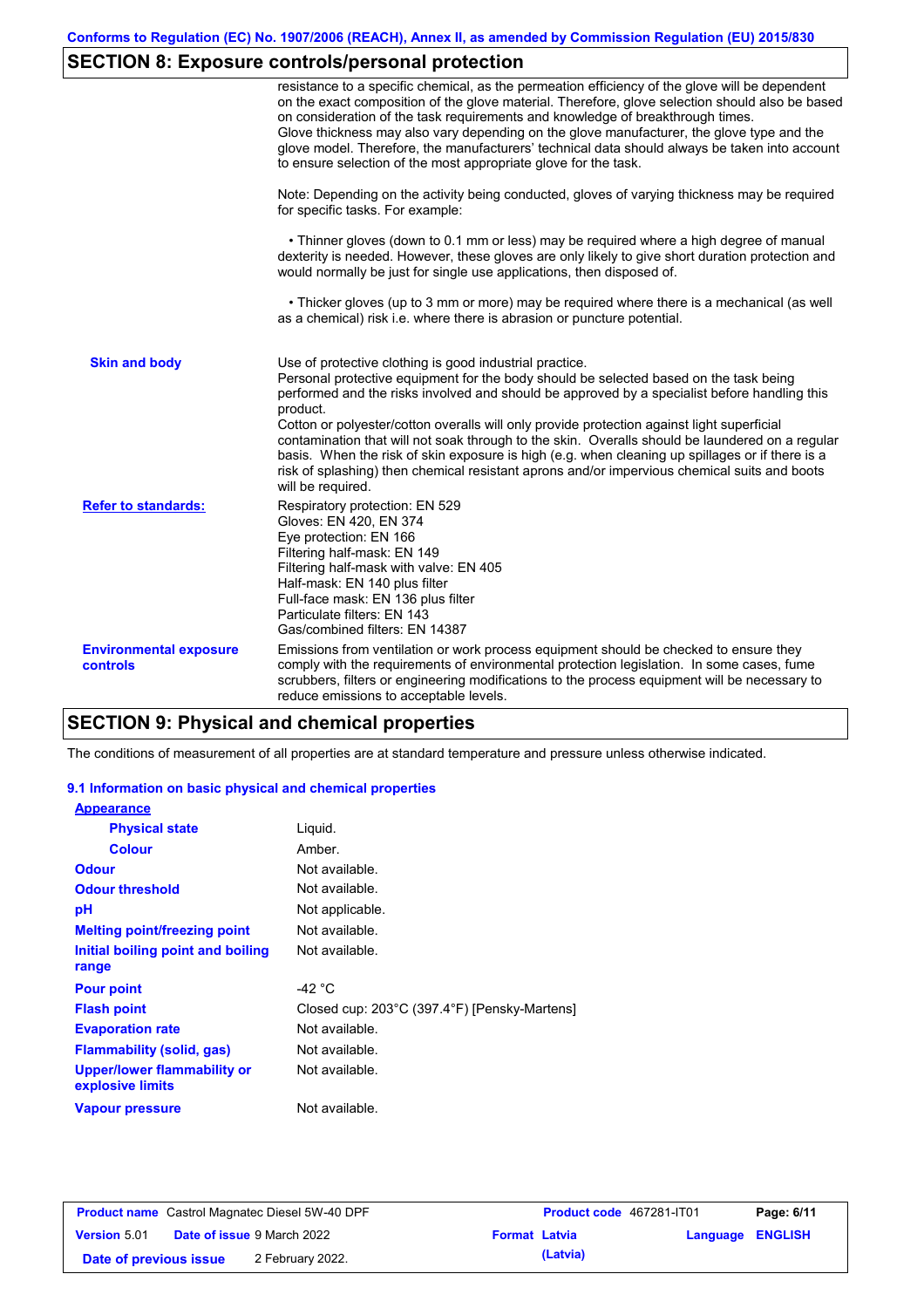# **SECTION 9: Physical and chemical properties**

|                                                   |                                                                                                                                        |        |         | Vapour Pressure at 20°C |                      |     | Vapour pressure at 50°C |
|---------------------------------------------------|----------------------------------------------------------------------------------------------------------------------------------------|--------|---------|-------------------------|----------------------|-----|-------------------------|
|                                                   | Ingredient name mm Hg kPa                                                                                                              |        |         | <b>Method</b>           | m <sub>m</sub><br>Hg | kPa | <b>Method</b>           |
|                                                   | Distillates (petroleum),<br>hydrotreated heavy<br>paraffinic                                                                           | < 0.08 | < 0.011 | <b>ASTM D 5191</b>      |                      |     |                         |
|                                                   | Distillates (petroleum),<br>hydrotreated heavy<br>paraffinic                                                                           | < 0.08 | < 0.011 | <b>ASTM D 5191</b>      |                      |     |                         |
| <b>Vapour density</b>                             | Not available.                                                                                                                         |        |         |                         |                      |     |                         |
| <b>Relative density</b>                           | Not available.                                                                                                                         |        |         |                         |                      |     |                         |
| <b>Density</b>                                    | <1000 kg/m <sup>3</sup> (<1 g/cm <sup>3</sup> ) at 20 <sup>°</sup> C                                                                   |        |         |                         |                      |     |                         |
| <b>Solubility(ies)</b>                            | insoluble in water.                                                                                                                    |        |         |                         |                      |     |                         |
| <b>Partition coefficient: n-octanol/</b><br>water | Not applicable.                                                                                                                        |        |         |                         |                      |     |                         |
| <b>Auto-ignition temperature</b>                  | Not available.                                                                                                                         |        |         |                         |                      |     |                         |
| <b>Decomposition temperature</b>                  | Not available.                                                                                                                         |        |         |                         |                      |     |                         |
| <b>Viscosity</b>                                  | Kinematic: 75.5 mm <sup>2</sup> /s (75.5 cSt) at 40 $^{\circ}$ C<br>Kinematic: 12.8 to 16 mm <sup>2</sup> /s (12.8 to 16 cSt) at 100°C |        |         |                         |                      |     |                         |
| <b>Explosive properties</b>                       | Not available.                                                                                                                         |        |         |                         |                      |     |                         |
| <b>Oxidising properties</b>                       | Not available.                                                                                                                         |        |         |                         |                      |     |                         |
| <b>Particle characteristics</b>                   |                                                                                                                                        |        |         |                         |                      |     |                         |
| <b>Median particle size</b>                       | Not applicable.                                                                                                                        |        |         |                         |                      |     |                         |
| 9.2 Other information                             |                                                                                                                                        |        |         |                         |                      |     |                         |
| No additional information.                        |                                                                                                                                        |        |         |                         |                      |     |                         |

## **SECTION 10: Stability and reactivity**

| <b>10.1 Reactivity</b>                            | No specific test data available for this product. Refer to Conditions to avoid and Incompatible<br>materials for additional information.                                |
|---------------------------------------------------|-------------------------------------------------------------------------------------------------------------------------------------------------------------------------|
| <b>10.2 Chemical stability</b>                    | The product is stable.                                                                                                                                                  |
| <b>10.3 Possibility of</b><br>hazardous reactions | Under normal conditions of storage and use, hazardous reactions will not occur.<br>Under normal conditions of storage and use, hazardous polymerisation will not occur. |
| <b>10.4 Conditions to avoid</b>                   | Avoid all possible sources of ignition (spark or flame).                                                                                                                |
| 10.5 Incompatible materials                       | Reactive or incompatible with the following materials: oxidising materials.                                                                                             |
| <b>10.6 Hazardous</b><br>decomposition products   | Under normal conditions of storage and use, hazardous decomposition products should not be<br>produced.                                                                 |

## **SECTION 11: Toxicological information**

### **11.1 Information on toxicological effects**

| <b>Product/ingredient name</b>                        |                                                                                                                     | Oral (mg/<br>kg) | <b>Dermal</b><br>(mg/kg) | <b>Inhalation</b><br>(gases)<br>(ppm) | <b>Inhalation</b><br>(vapours)<br>(mg/l) | <b>Inhalation</b><br>(dusts)<br>and mists)<br>(mg/l) |                              |
|-------------------------------------------------------|---------------------------------------------------------------------------------------------------------------------|------------------|--------------------------|---------------------------------------|------------------------------------------|------------------------------------------------------|------------------------------|
| maleic anhydride                                      |                                                                                                                     | 500              | N/A                      | N/A                                   | N/A                                      | N/A                                                  |                              |
| <b>Information on likely</b><br>routes of exposure    | Routes of entry anticipated: Dermal, Inhalation.                                                                    |                  |                          |                                       |                                          |                                                      |                              |
| <b>Potential acute health effects</b>                 |                                                                                                                     |                  |                          |                                       |                                          |                                                      |                              |
|                                                       |                                                                                                                     |                  |                          |                                       |                                          |                                                      |                              |
| <b>Inhalation</b>                                     | Exposure to decomposition products may cause a health hazard. Serious effects may be<br>delayed following exposure. |                  |                          |                                       |                                          |                                                      |                              |
| Ingestion                                             | No known significant effects or critical hazards.                                                                   |                  |                          |                                       |                                          |                                                      |                              |
| <b>Skin contact</b>                                   | Defatting to the skin. May cause skin dryness and irritation.                                                       |                  |                          |                                       |                                          |                                                      |                              |
| <b>Product name</b> Castrol Magnatec Diesel 5W-40 DPF |                                                                                                                     |                  |                          | <b>Product code</b> 467281-IT01       |                                          |                                                      |                              |
| Version 5.01                                          | Date of issue 9 March 2022                                                                                          |                  | <b>Format Latvia</b>     |                                       |                                          | Language                                             | Page: 7/11<br><b>ENGLISH</b> |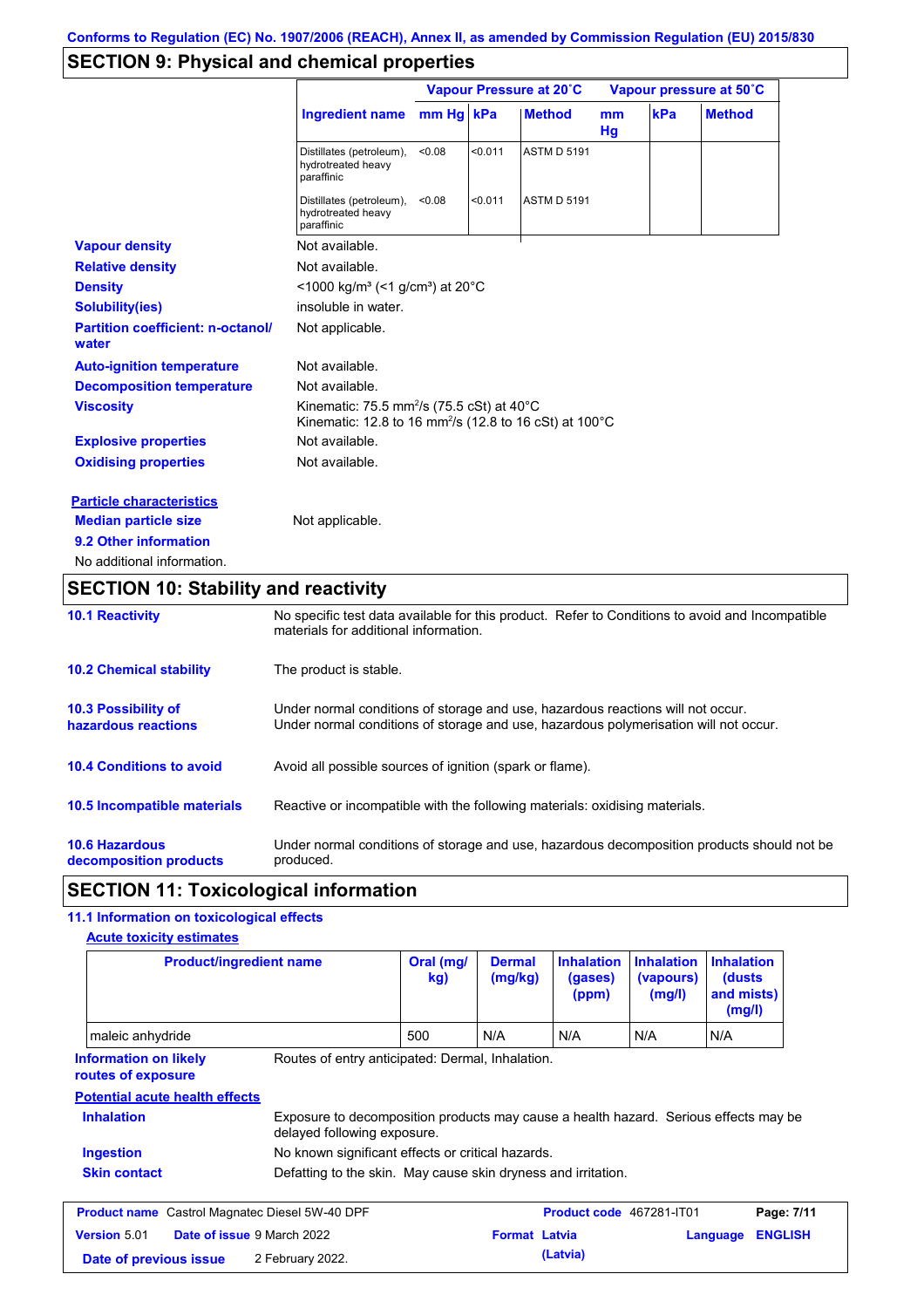# **SECTION 11: Toxicological information**

| <b>Eye contact</b>                                                            | No known significant effects or critical hazards.                                                                                                                                                                                                                                                                                                                                                               |  |  |
|-------------------------------------------------------------------------------|-----------------------------------------------------------------------------------------------------------------------------------------------------------------------------------------------------------------------------------------------------------------------------------------------------------------------------------------------------------------------------------------------------------------|--|--|
|                                                                               | <b>Symptoms related to the physical, chemical and toxicological characteristics</b>                                                                                                                                                                                                                                                                                                                             |  |  |
| <b>Inhalation</b>                                                             | No specific data.                                                                                                                                                                                                                                                                                                                                                                                               |  |  |
| <b>Ingestion</b>                                                              | No specific data.                                                                                                                                                                                                                                                                                                                                                                                               |  |  |
| <b>Skin contact</b>                                                           | Adverse symptoms may include the following:<br>irritation<br>dryness<br>cracking                                                                                                                                                                                                                                                                                                                                |  |  |
| <b>Eye contact</b>                                                            | No specific data.                                                                                                                                                                                                                                                                                                                                                                                               |  |  |
|                                                                               | Delayed and immediate effects as well as chronic effects from short and long-term exposure                                                                                                                                                                                                                                                                                                                      |  |  |
| <b>Inhalation</b>                                                             | Overexposure to the inhalation of airborne droplets or aerosols may cause irritation of the<br>respiratory tract.                                                                                                                                                                                                                                                                                               |  |  |
| <b>Ingestion</b>                                                              | Ingestion of large quantities may cause nausea and diarrhoea.                                                                                                                                                                                                                                                                                                                                                   |  |  |
| <b>Skin contact</b>                                                           | Prolonged or repeated contact can defat the skin and lead to irritation and/or dermatitis.                                                                                                                                                                                                                                                                                                                      |  |  |
| <b>Eye contact</b>                                                            | Potential risk of transient stinging or redness if accidental eye contact occurs.                                                                                                                                                                                                                                                                                                                               |  |  |
| <b>Potential chronic health effects</b>                                       |                                                                                                                                                                                                                                                                                                                                                                                                                 |  |  |
| <b>General</b>                                                                | <b>USED ENGINE OILS</b><br>Combustion products resulting from the operation of internal combustion engines contaminate<br>engine oils during use. Used engine oil may contain hazardous components which have the<br>potential to cause skin cancer. Frequent or prolonged contact with all types and makes of used<br>engine oil must therefore be avoided and a high standard of personal hygiene maintained. |  |  |
| <b>Carcinogenicity</b>                                                        | No known significant effects or critical hazards.                                                                                                                                                                                                                                                                                                                                                               |  |  |
| <b>Mutagenicity</b>                                                           | No known significant effects or critical hazards.                                                                                                                                                                                                                                                                                                                                                               |  |  |
| <b>Developmental effects</b>                                                  | No known significant effects or critical hazards.                                                                                                                                                                                                                                                                                                                                                               |  |  |
| <b>Fertility effects</b><br>No known significant effects or critical hazards. |                                                                                                                                                                                                                                                                                                                                                                                                                 |  |  |

## **SECTION 12: Ecological information**

|  |  | <b>12.1 Toxicity</b> |  |  |
|--|--|----------------------|--|--|
|--|--|----------------------|--|--|

**Environmental hazards** Not classified as dangerous

### **12.2 Persistence and degradability**

Expected to be biodegradable.

#### **12.3 Bioaccumulative potential**

This product is not expected to bioaccumulate through food chains in the environment.

| <b>12.4 Mobility in soil</b>                            |                                                                      |
|---------------------------------------------------------|----------------------------------------------------------------------|
| <b>Soil/water partition</b><br><b>coefficient (Koc)</b> | Not available.                                                       |
| <b>Mobility</b>                                         | Spillages may penetrate the soil causing ground water contamination. |

#### **12.5 Results of PBT and vPvB assessment**

Product does not meet the criteria for PBT or vPvB according to Regulation (EC) No. 1907/2006, Annex XIII.

| 12.6 Other adverse effects          |                                                                                                                           |
|-------------------------------------|---------------------------------------------------------------------------------------------------------------------------|
| <b>Other ecological information</b> | Spills may form a film on water surfaces causing physical damage to organisms. Oxygen<br>transfer could also be impaired. |

# **SECTION 13: Disposal considerations**

| <b>13.1 Waste treatment methods</b> |                                                                                                                                                                      |
|-------------------------------------|----------------------------------------------------------------------------------------------------------------------------------------------------------------------|
| <b>Product</b>                      |                                                                                                                                                                      |
| <b>Methods of disposal</b>          | Where possible, arrange for product to be recycled. Dispose of via an authorised person/<br>licensed waste disposal contractor in accordance with local regulations. |
| <b>Hazardous waste</b>              | Yes.                                                                                                                                                                 |
| European waste catalogue (EWC)      |                                                                                                                                                                      |
| Waste code                          | <b>Waste designation</b>                                                                                                                                             |

| Waste code | <b>Waste designation</b>                |  |
|------------|-----------------------------------------|--|
| $130208*$  | other engine, gear and lubricating oils |  |

|                        | <b>Product name</b> Castrol Magnatec Diesel 5W-40 DPF |                      | Product code 467281-IT01 |                  | Page: 8/11 |
|------------------------|-------------------------------------------------------|----------------------|--------------------------|------------------|------------|
| <b>Version 5.01</b>    | <b>Date of issue 9 March 2022</b>                     | <b>Format Latvia</b> |                          | Language ENGLISH |            |
| Date of previous issue | 2 February 2022.                                      |                      | (Latvia)                 |                  |            |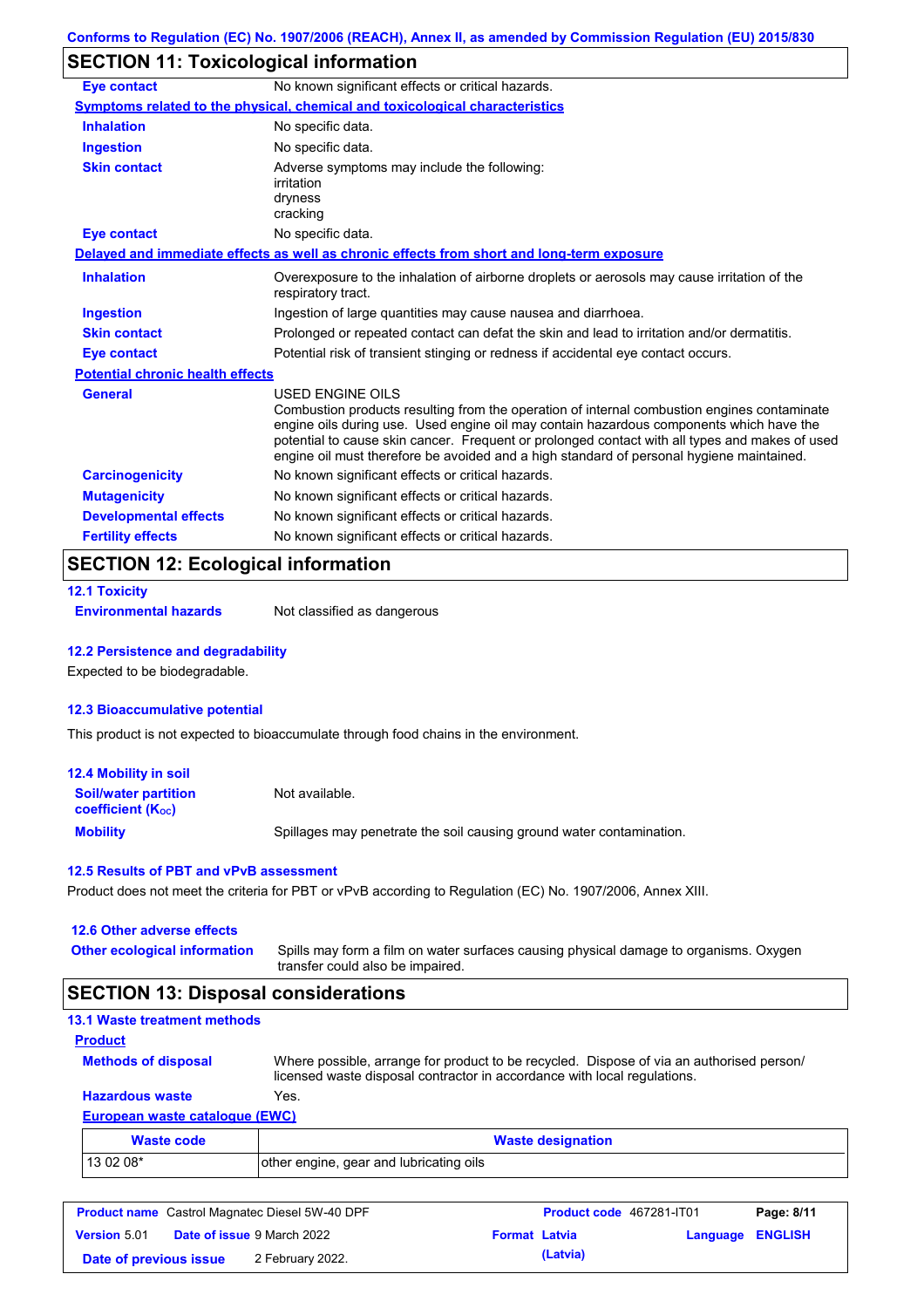## **SECTION 13: Disposal considerations**

However, deviation from the intended use and/or the presence of any potential contaminants may require an alternative waste disposal code to be assigned by the end user.

### **Packaging**

| <b>Methods of disposal</b>        | Where possible, arrange for product to be recycled. Dispose of via an authorised person/<br>licensed waste disposal contractor in accordance with local regulations.                                                                    |
|-----------------------------------|-----------------------------------------------------------------------------------------------------------------------------------------------------------------------------------------------------------------------------------------|
| <b>Special precautions</b>        | This material and its container must be disposed of in a safe way. Empty containers or liners<br>may retain some product residues. Avoid dispersal of spilt material and runoff and contact with<br>soil, waterways, drains and sewers. |
| <b>References</b>                 | Commission 2014/955/EU<br>Directive 2008/98/EC                                                                                                                                                                                          |
| SECTION 14: Transnort information |                                                                                                                                                                                                                                         |

## **SECTION 14: Transport information**

|                                           | <b>ADR/RID</b> | <b>ADN</b>     | <b>IMDG</b>    | <b>IATA</b>    |
|-------------------------------------------|----------------|----------------|----------------|----------------|
| 14.1 UN number                            | Not regulated. | Not regulated. | Not regulated. | Not regulated. |
| 14.2 UN proper<br>shipping name           |                |                |                |                |
| <b>14.3 Transport</b><br>hazard class(es) |                |                | -              |                |
| 14.4 Packing<br>group                     |                |                | $\blacksquare$ |                |
| 14.5<br><b>Environmental</b><br>hazards   | No.            | No.            | No.            | No.            |
| <b>Additional</b><br>information          |                |                | -              |                |

**14.6 Special precautions for user** Not available.

#### **14.7 Transport in bulk according to IMO instruments**

### **SECTION 15: Regulatory information**

| 15.1 Safety, health and environmental regulations/legislation specific for the substance or mixture |  |
|-----------------------------------------------------------------------------------------------------|--|
| EU Regulation (EC) No. 1907/2006 (REACH)                                                            |  |

#### **Annex XIV - List of substances subject to authorisation**

Not available.

#### **Annex XIV**

None of the components are listed.

**Substances of very high concern**

None of the components are listed.

#### **EU Regulation (EC) No. 1907/2006 (REACH)**

| EU Requiation (EC) No. 1907/2006 (REACH)                                                                                                                 |                                                                                                                                |                      |                                 |          |                |
|----------------------------------------------------------------------------------------------------------------------------------------------------------|--------------------------------------------------------------------------------------------------------------------------------|----------------------|---------------------------------|----------|----------------|
| <b>Annex XVII - Restrictions</b><br>on the manufacture.<br>placing on the market<br>and use of certain<br>dangerous substances,<br>mixtures and articles | Not applicable.                                                                                                                |                      |                                 |          |                |
| <b>Other regulations</b>                                                                                                                                 |                                                                                                                                |                      |                                 |          |                |
| <b>REACH Status</b>                                                                                                                                      | The company, as identified in Section 1, sells this product in the EU in compliance with the<br>current requirements of REACH. |                      |                                 |          |                |
| <b>United States inventory</b><br>(TSCA 8b)                                                                                                              | All components are active or exempted.                                                                                         |                      |                                 |          |                |
| <b>Australia inventory (AIIC)</b>                                                                                                                        | All components are listed or exempted.                                                                                         |                      |                                 |          |                |
| <b>Canada inventory</b>                                                                                                                                  | All components are listed or exempted.                                                                                         |                      |                                 |          |                |
| <b>China inventory (IECSC)</b>                                                                                                                           | At least one component is not listed.                                                                                          |                      |                                 |          |                |
| <b>Product name</b> Castrol Magnatec Diesel 5W-40 DPF                                                                                                    |                                                                                                                                |                      | <b>Product code</b> 467281-IT01 |          | Page: 9/11     |
| <b>Version 5.01</b>                                                                                                                                      | Date of issue 9 March 2022                                                                                                     | <b>Format Latvia</b> |                                 | Language | <b>ENGLISH</b> |
| Date of previous issue                                                                                                                                   | 2 February 2022.                                                                                                               |                      | (Latvia)                        |          |                |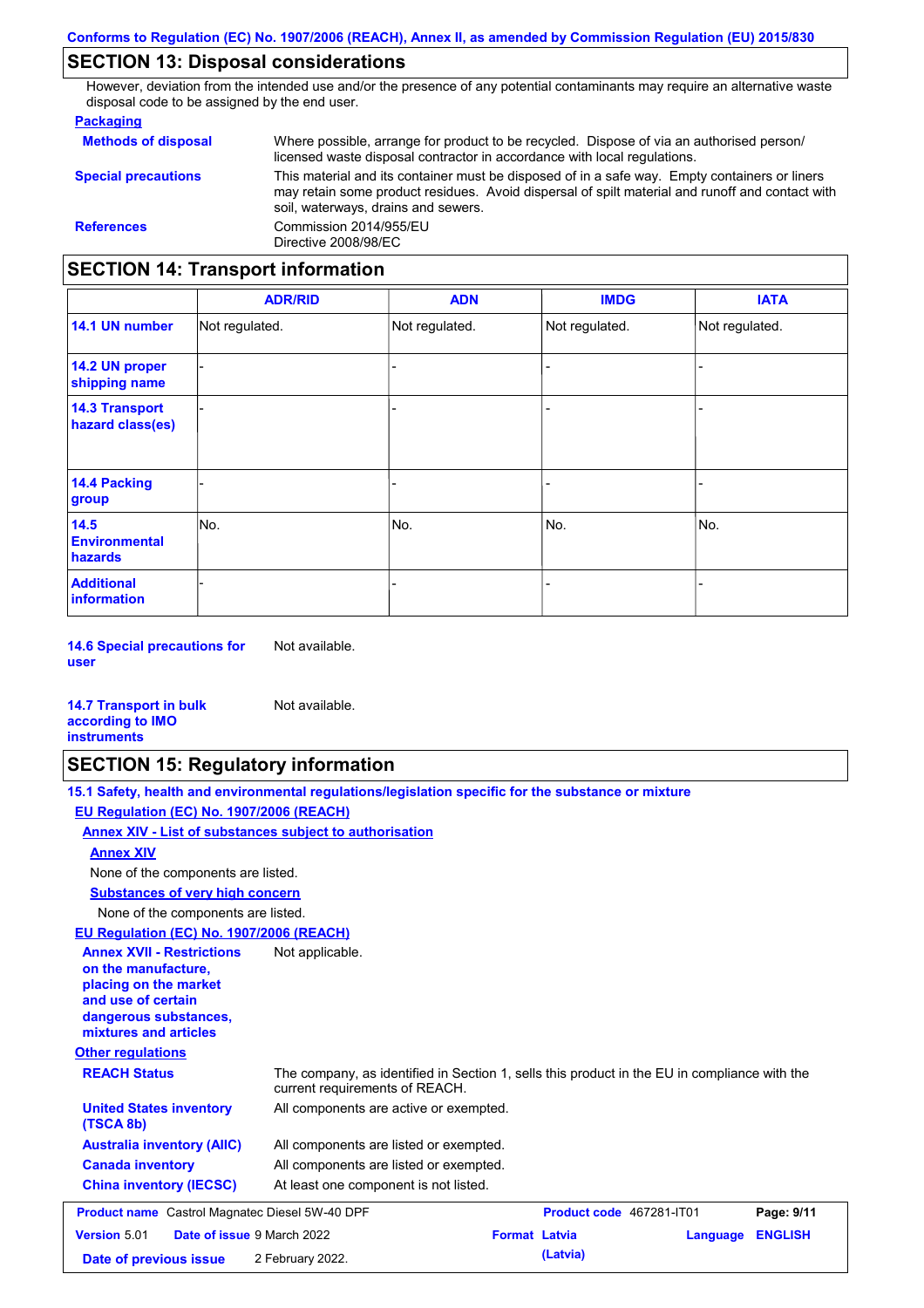# **SECTION 15: Regulatory information**

| <b>Japan inventory (CSCL)</b>                                   | All components are listed or exempted. |
|-----------------------------------------------------------------|----------------------------------------|
| <b>Korea inventory (KECI)</b>                                   | All components are listed or exempted. |
| <b>Philippines inventory</b><br>(PICCS)                         | At least one component is not listed.  |
| <b>Taiwan Chemical</b><br><b>Substances Inventory</b><br>(TCSI) | All components are listed or exempted. |
| Ozone depleting substances (1005/2009/EU)                       |                                        |
| Not listed.                                                     |                                        |
| Prior Informed Consent (PIC) (649/2012/EU)                      |                                        |
| Not listed.                                                     |                                        |
| <b>Persistent Organic Pollutants</b>                            |                                        |
| Not listed.                                                     |                                        |
| <b>EU - Water framework directive - Priority substances</b>     |                                        |
| None of the components are listed.                              |                                        |
| <b>Seveso Directive</b>                                         |                                        |
| This product is not controlled under the Seveso Directive.      |                                        |

| <b>15.2 Chemical safety</b> | A Chemical Safety Assessment has been carried out for one or more of the substances within  |
|-----------------------------|---------------------------------------------------------------------------------------------|
| assessment                  | this mixture. A Chemical Safety Assessment has not been carried out for the mixture itself. |

|                                                       | <b>SECTION 16: Other information</b>                                                                                                                                                                                                                                                                                                                                                                                                                                                                                                                                                                                                                                                                                                                                                                                                                                                                                                                                                                                                                                                                                                                                                                                                                                                                                                                                                                                                                                                                                                                                                                                                                                                                                                                                                                                                                                                                                                                                                                                                                                                                                                                                               |                          |          |                |  |  |
|-------------------------------------------------------|------------------------------------------------------------------------------------------------------------------------------------------------------------------------------------------------------------------------------------------------------------------------------------------------------------------------------------------------------------------------------------------------------------------------------------------------------------------------------------------------------------------------------------------------------------------------------------------------------------------------------------------------------------------------------------------------------------------------------------------------------------------------------------------------------------------------------------------------------------------------------------------------------------------------------------------------------------------------------------------------------------------------------------------------------------------------------------------------------------------------------------------------------------------------------------------------------------------------------------------------------------------------------------------------------------------------------------------------------------------------------------------------------------------------------------------------------------------------------------------------------------------------------------------------------------------------------------------------------------------------------------------------------------------------------------------------------------------------------------------------------------------------------------------------------------------------------------------------------------------------------------------------------------------------------------------------------------------------------------------------------------------------------------------------------------------------------------------------------------------------------------------------------------------------------------|--------------------------|----------|----------------|--|--|
| <b>Abbreviations and acronyms</b>                     | ADN = European Provisions concerning the International Carriage of Dangerous Goods by<br>Inland Waterway<br>ADR = The European Agreement concerning the International Carriage of Dangerous Goods by<br>Road<br>$ATE = Acute Toxicity Estimate$<br><b>BCF</b> = Bioconcentration Factor<br>CAS = Chemical Abstracts Service<br>CLP = Classification, Labelling and Packaging Regulation [Regulation (EC) No. 1272/2008]<br><b>CSA = Chemical Safety Assessment</b><br><b>CSR = Chemical Safety Report</b><br>DMEL = Derived Minimal Effect Level<br>DNEL = Derived No Effect Level<br>EINECS = European Inventory of Existing Commercial chemical Substances<br>ES = Exposure Scenario<br>EUH statement = CLP-specific Hazard statement<br>EWC = European Waste Catalogue<br>GHS = Globally Harmonized System of Classification and Labelling of Chemicals<br>IATA = International Air Transport Association<br>IBC = Intermediate Bulk Container<br><b>IMDG</b> = International Maritime Dangerous Goods<br>LogPow = logarithm of the octanol/water partition coefficient<br>MARPOL = International Convention for the Prevention of Pollution From Ships, 1973 as<br>modified by the Protocol of 1978. ("Marpol" = marine pollution)<br>OECD = Organisation for Economic Co-operation and Development<br>PBT = Persistent, Bioaccumulative and Toxic<br>PNEC = Predicted No Effect Concentration<br>REACH = Registration, Evaluation, Authorisation and Restriction of Chemicals Regulation<br>[Regulation (EC) No. 1907/2006]<br>RID = The Regulations concerning the International Carriage of Dangerous Goods by Rail<br><b>RRN = REACH Registration Number</b><br>SADT = Self-Accelerating Decomposition Temperature<br>SVHC = Substances of Very High Concern<br>STOT-RE = Specific Target Organ Toxicity - Repeated Exposure<br>STOT-SE = Specific Target Organ Toxicity - Single Exposure<br>$TWA = Time$ weighted average<br>$UN = United Nations$<br>UVCB = Complex hydrocarbon substance<br>VOC = Volatile Organic Compound<br>vPvB = Very Persistent and Very Bioaccumulative<br>Varies = may contain one or more of the following 64741-88-4 / RRN 01-2119488706-23, |                          |          |                |  |  |
|                                                       | 64741-89-5 / RRN 01-2119487067-30, 64741-95-3 / RRN 01-2119487081-40, 64741-96-4/ RRN<br>01-2119483621-38, 64742-01-4 / RRN 01-2119488707-21, 64742-44-5 / RRN                                                                                                                                                                                                                                                                                                                                                                                                                                                                                                                                                                                                                                                                                                                                                                                                                                                                                                                                                                                                                                                                                                                                                                                                                                                                                                                                                                                                                                                                                                                                                                                                                                                                                                                                                                                                                                                                                                                                                                                                                     |                          |          |                |  |  |
| <b>Product name</b> Castrol Magnatec Diesel 5W-40 DPF |                                                                                                                                                                                                                                                                                                                                                                                                                                                                                                                                                                                                                                                                                                                                                                                                                                                                                                                                                                                                                                                                                                                                                                                                                                                                                                                                                                                                                                                                                                                                                                                                                                                                                                                                                                                                                                                                                                                                                                                                                                                                                                                                                                                    | Product code 467281-IT01 |          | Page: 10/11    |  |  |
| Version 5.01<br>Date of issue 9 March 2022            |                                                                                                                                                                                                                                                                                                                                                                                                                                                                                                                                                                                                                                                                                                                                                                                                                                                                                                                                                                                                                                                                                                                                                                                                                                                                                                                                                                                                                                                                                                                                                                                                                                                                                                                                                                                                                                                                                                                                                                                                                                                                                                                                                                                    | <b>Format Latvia</b>     | Language | <b>ENGLISH</b> |  |  |
| Date of previous issue                                | 2 February 2022.                                                                                                                                                                                                                                                                                                                                                                                                                                                                                                                                                                                                                                                                                                                                                                                                                                                                                                                                                                                                                                                                                                                                                                                                                                                                                                                                                                                                                                                                                                                                                                                                                                                                                                                                                                                                                                                                                                                                                                                                                                                                                                                                                                   | (Latvia)                 |          |                |  |  |